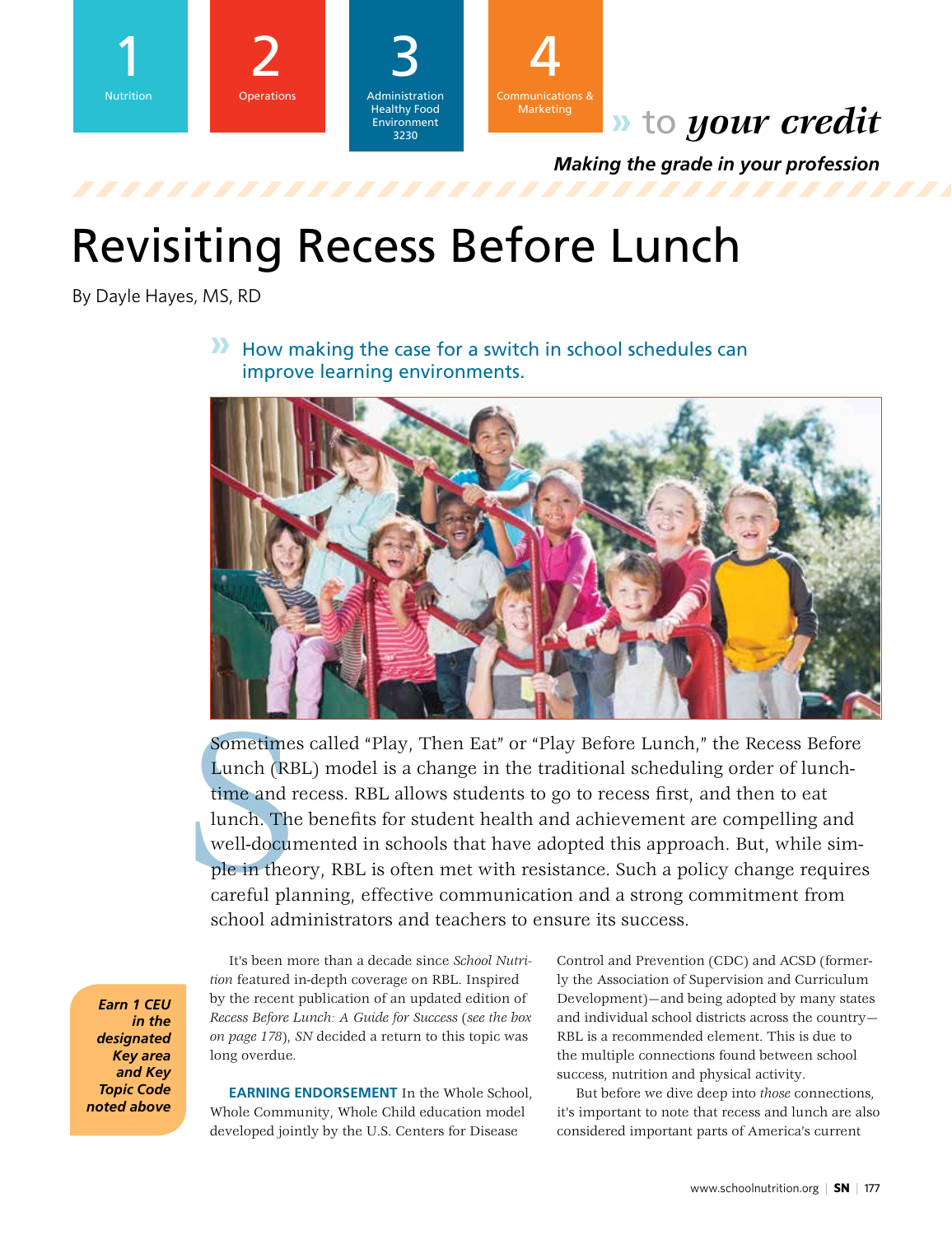

food waste conversations. USDA has recognized that schools have a special role in "reducing, recovering and recycling food waste" and specifically has recommended RBL (and extended lunch periods) as key strategies for reducing food waste in schools. This subject is a worthwhile discussion for you and your team. Start by checking out "Trash Talk," the "To Your Credit" article in *SN*'s April 2017 issue.

To return to the value of RBL from a wellness and achievement perspective, it's important to remember that nutrition and physical activity go hand-in-hand in helping children to be fit, healthy and ready to learn. As most school nutrition professionals already understand and appreciate the benefits of balanced school meals, we will start our exploration of RBL by concentrating on the benefits of *active* recess.

**PRIORITIZING PLAY** Although recess has been a hallmark of elementary school schedules for more than a century, some schools have started phasing it out in recent years, to make way for other academic priorities. This controversial move necessitates the need to remind educators and other stakeholders of the important value of recess.

Planned periods of physical activity and play at school (aka recess), have impressive and well-documented benefits. According to CDC's definition, effective recess is monitored by adults and allows children to engage with their peers in activities they choose. Regularly scheduled recess is a win-win for students and educators because it provides a wide variety of health, educational and social benefits including:

**»** increased levels of physical fitness;

**»** improved memory, attention and concentration;

**»** reduced disruptive behaviors and more time on-task in the classroom; and

**»** improved social development (e.g. learning how to share and negotiate).

Regular recess during the school day also contributes to the 60 minutes of daily physical activity recommended for youth today. Based on the strength of research connecting activity to learning, health experts and educators are joining forces to help all students be more active. For example, the Tennessee Departments of Education and Health have joined together to provide online resources for schools, families and communities at its Active Students, Active Learners website, *www.tn.gov/education/active-academics. html.* 

**IN 2003, the Montana Team Nutrition Program published** *Recess Before Lunch: A Guide for Success.* **During the 15 years since publication of that first edition, the** *Guide* **has been used across the country and around the globe. It has served as the basis for toolkits and programs developed by numerous states, individual communities (such as Vancouver, Canada) and government agencies (including the U.S. Department of Defense's Healthy Base Initiative IN 2003,** the Montana Team Nutrition<br> **Project to reduce the prevalence of obesity at**<br> **Program published Recess Before Lunch:** A Guide military installations worldwide).<br> **for Success.** During the 15 years since publica

**project to reduce the prevalence of obesity at military installations worldwide).** 

**In 2018, after years of working with Montana schools to establish RBL scheduling, the authors revised the** *RBL Guide***, incorporating many best practice applications. It is now available nationally to help other schools and districts work to implement an RBL policy at elementary and middle school levels. Visit** *https://tinyurl.com/Montana RBLGuide-SNmag* **to download your own copy.**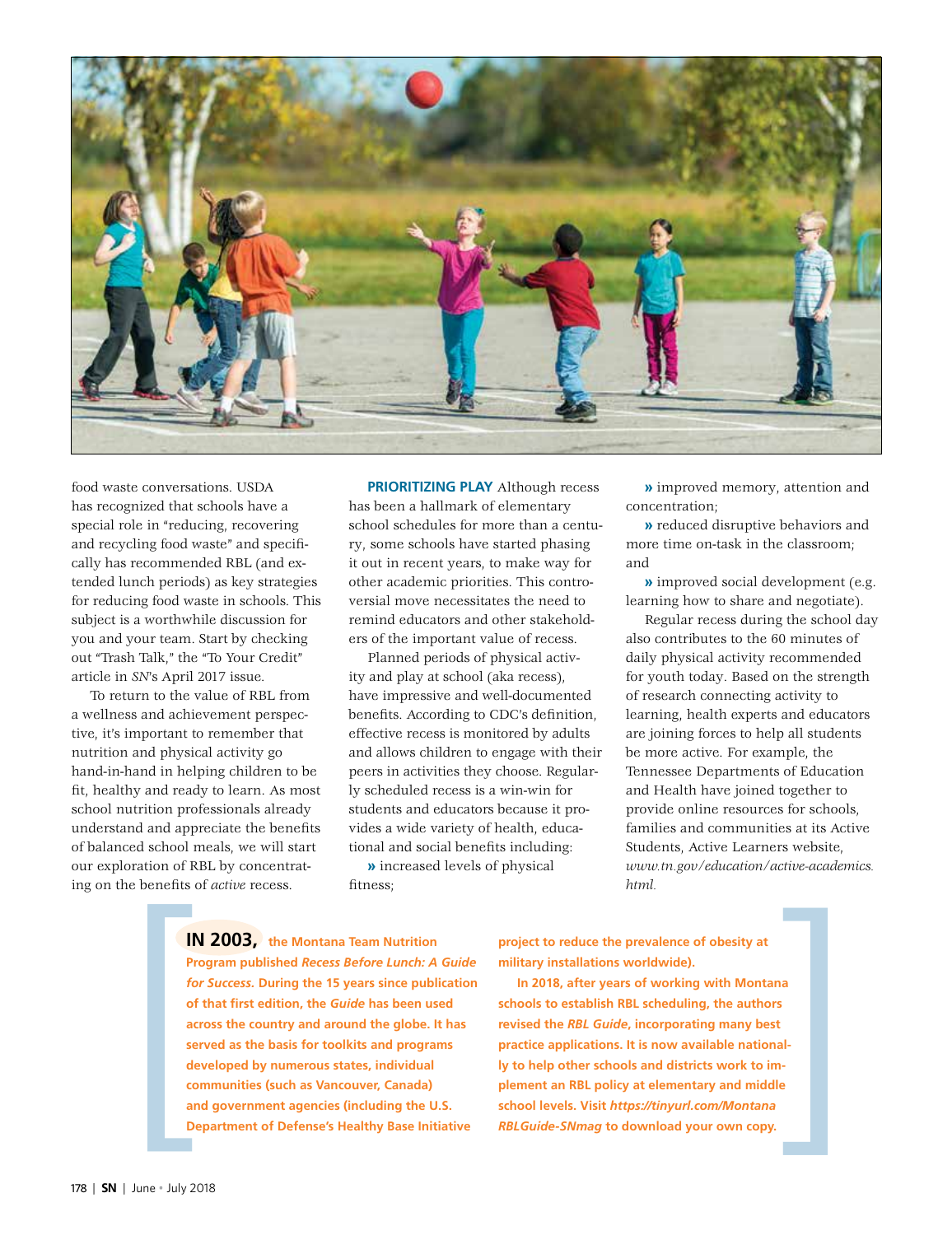**SWITCH IT UP** Active recesses and balanced school meals are good for students in numerous ways. But by flipping the conventional scheduling order of meal followed by playtime to recess *before* lunch, many schools have multiplied the benefits of both recess and school meals. Benefits fall into four main categories and most have been confirmed in a number of research studies published over the past decade.

**Improved consumption of school lunch.** Studies have shown that children waste less food, drink more milk and eat more fruits and vegetables when they have recess first. The decrease in food and milk waste has been significant in some studies and less dramatic in others.

**Improved lunchroom environment.** Since students are not rushing to get outside, the atmosphere in the lunchroom/cafeteria/dining area is more relaxed, and thus more conducive to eating slowly. Children are generally calmer, quieter and more able to socialize, as well as to eat their meals.

**Improved classroom behavior after lunch.** Teachers report that students are more settled when they return to their classrooms and better able to focus. Educators report better learning readiness, perhaps most surprising, they also report small, but important, *increases* in teaching time (even 5 to 10 minutes can make a difference).

**Improved behavior overall.** Anecdotally, many administrators report fewer disciplinary problems in dining areas and hallways. Some also report that there are fewer conflicts on the playground and that fewer children get sick as they are no longer playing hard right after eating quickly.

As experienced school leaders know, RBL works best when both recess and meal service are carefully planned, especially to ensure that sufficient time is scheduled for both. Are you inspired to take the steps for readying your school or district for the RBL approach? If so, consider the following strategies as your blueprint for implementation.

 $\blacktriangle$ 

| <i>n</i> the test<br><b>Administration</b><br><b>Healthy Food</b><br><b>Environment</b><br>3230                                                                                                                                                                                                                                                                                                                                                                                                                                                                                                                                                                                                                                                                           | SAVE A<br><b>STAMP!</b><br>You can take this<br>test online and<br>pay by credit card.                                                                                      |
|---------------------------------------------------------------------------------------------------------------------------------------------------------------------------------------------------------------------------------------------------------------------------------------------------------------------------------------------------------------------------------------------------------------------------------------------------------------------------------------------------------------------------------------------------------------------------------------------------------------------------------------------------------------------------------------------------------------------------------------------------------------------------|-----------------------------------------------------------------------------------------------------------------------------------------------------------------------------|
|                                                                                                                                                                                                                                                                                                                                                                                                                                                                                                                                                                                                                                                                                                                                                                           | Go to: www.schoolnutrition.org/OnlinePDAs                                                                                                                                   |
|                                                                                                                                                                                                                                                                                                                                                                                                                                                                                                                                                                                                                                                                                                                                                                           | "Revisiting Recess Before Lunch"                                                                                                                                            |
|                                                                                                                                                                                                                                                                                                                                                                                                                                                                                                                                                                                                                                                                                                                                                                           | Completion of this test, with a passing score,                                                                                                                              |
|                                                                                                                                                                                                                                                                                                                                                                                                                                                                                                                                                                                                                                                                                                                                                                           | will count as 1 Continuing Education Unit (CEU) in                                                                                                                          |
|                                                                                                                                                                                                                                                                                                                                                                                                                                                                                                                                                                                                                                                                                                                                                                           | Key Area 3, Administration, Code 3230                                                                                                                                       |
| (Please Print)                                                                                                                                                                                                                                                                                                                                                                                                                                                                                                                                                                                                                                                                                                                                                            |                                                                                                                                                                             |
|                                                                                                                                                                                                                                                                                                                                                                                                                                                                                                                                                                                                                                                                                                                                                                           |                                                                                                                                                                             |
| and the state of the state of the<br>Name:                                                                                                                                                                                                                                                                                                                                                                                                                                                                                                                                                                                                                                                                                                                                |                                                                                                                                                                             |
| SNA Member Number: www.com/                                                                                                                                                                                                                                                                                                                                                                                                                                                                                                                                                                                                                                                                                                                                               |                                                                                                                                                                             |
| Address: ___                                                                                                                                                                                                                                                                                                                                                                                                                                                                                                                                                                                                                                                                                                                                                              |                                                                                                                                                                             |
| City/State/Zip:                                                                                                                                                                                                                                                                                                                                                                                                                                                                                                                                                                                                                                                                                                                                                           |                                                                                                                                                                             |
| Email:                                                                                                                                                                                                                                                                                                                                                                                                                                                                                                                                                                                                                                                                                                                                                                    |                                                                                                                                                                             |
| 1. Recess Before Lunch is sometimes called                                                                                                                                                                                                                                                                                                                                                                                                                                                                                                                                                                                                                                                                                                                                | 6. Stakeholders should commit to the RBL<br>schedule for at least _ before determining                                                                                      |
| Play, Then Eat                                                                                                                                                                                                                                                                                                                                                                                                                                                                                                                                                                                                                                                                                                                                                            | its overall success or failure.                                                                                                                                             |
| Herd Them In                                                                                                                                                                                                                                                                                                                                                                                                                                                                                                                                                                                                                                                                                                                                                              | l one week<br>l one month                                                                                                                                                   |
| Swing and Slide Into Lunch                                                                                                                                                                                                                                                                                                                                                                                                                                                                                                                                                                                                                                                                                                                                                | $\Box$ one semester<br>$\Box$ one year                                                                                                                                      |
| None of the above                                                                                                                                                                                                                                                                                                                                                                                                                                                                                                                                                                                                                                                                                                                                                         | 7. Parents should be advised that RBL is not                                                                                                                                |
| 2. School Nutrition covered the RBL approach<br>extensively in its February 2017 edition.                                                                                                                                                                                                                                                                                                                                                                                                                                                                                                                                                                                                                                                                                 | as effective for students who bring lunch<br>from home.                                                                                                                     |
| True<br>False                                                                                                                                                                                                                                                                                                                                                                                                                                                                                                                                                                                                                                                                                                                                                             | True<br>l False                                                                                                                                                             |
| 3. RBL is a recommended element of the<br>Whole School, Whole ___, Whole Child<br>education model.<br>Grain<br>World<br>Community<br>None of the above                                                                                                                                                                                                                                                                                                                                                                                                                                                                                                                                                                                                                    | 8. CDC recommends that elementary stu-<br>dents get a minimum of 20 minutes __ each<br>school day.<br>total activity<br>recess time<br>handwashing time<br>all of the above |
|                                                                                                                                                                                                                                                                                                                                                                                                                                                                                                                                                                                                                                                                                                                                                                           | 9. Hand sanitizers are preferred to hand-                                                                                                                                   |
| 4. Regularly scheduled active recess leads to<br>among students.                                                                                                                                                                                                                                                                                                                                                                                                                                                                                                                                                                                                                                                                                                          | washing for cleaning hands after recess.                                                                                                                                    |
| increased levels of physical fitness                                                                                                                                                                                                                                                                                                                                                                                                                                                                                                                                                                                                                                                                                                                                      | True<br>  False                                                                                                                                                             |
| improved social development                                                                                                                                                                                                                                                                                                                                                                                                                                                                                                                                                                                                                                                                                                                                               | 10. Students in __ grade levels may be able                                                                                                                                 |
| reduced disruptive behaviors in the                                                                                                                                                                                                                                                                                                                                                                                                                                                                                                                                                                                                                                                                                                                                       | to accept an RBL change more easily than                                                                                                                                    |
| classroom<br>All of the above                                                                                                                                                                                                                                                                                                                                                                                                                                                                                                                                                                                                                                                                                                                                             | others.                                                                                                                                                                     |
|                                                                                                                                                                                                                                                                                                                                                                                                                                                                                                                                                                                                                                                                                                                                                                           | $6 - 7$<br>$2 - 3$                                                                                                                                                          |
| $K-2$<br>$4 - 5$<br>5. The RBL approach can lead to improved<br>consumption of fruits and vegetables in the<br>school meal.<br>True<br>False                                                                                                                                                                                                                                                                                                                                                                                                                                                                                                                                                                                                                              |                                                                                                                                                                             |
| <b>TEST COMPLETION &amp; SUBMISSION DETAILS</b>                                                                                                                                                                                                                                                                                                                                                                                                                                                                                                                                                                                                                                                                                                                           |                                                                                                                                                                             |
| To earn 1 Continuing Education Credit (CEU) toward SNA's Certificate/Credentialing programs for this<br>professional development article (PDA) test, you must achieve a passing score and the issue date<br>(June/July 2018) must not be older than five (5) years from your Certificate/Credentialing period. A max-<br>imum of three (3) PDAs per year is allowable for SNA's Certificate in School Nutrition program. There is no<br>maximum of passing PDAs for those with the SNS Credential, submitted within the three-year period.<br>To pay by check: Mail this completed form before your expiration date. Include \$11 (SNA Members) or<br>\$17 (non-members) for processing to: SNA, Attn: PDA, PO Box 759297, Baltimore, MD 21275-9297.<br>Do not send cash! |                                                                                                                                                                             |

**To pay by credit card:** Pay for and take the test online at **www.schoolnutrition.org/OnlinePDAs**. Processing fees for tests completed online are \$9 (SNA Members) or \$15 (non-members). *Due to administrative costs, refunds will not be made for any reason.*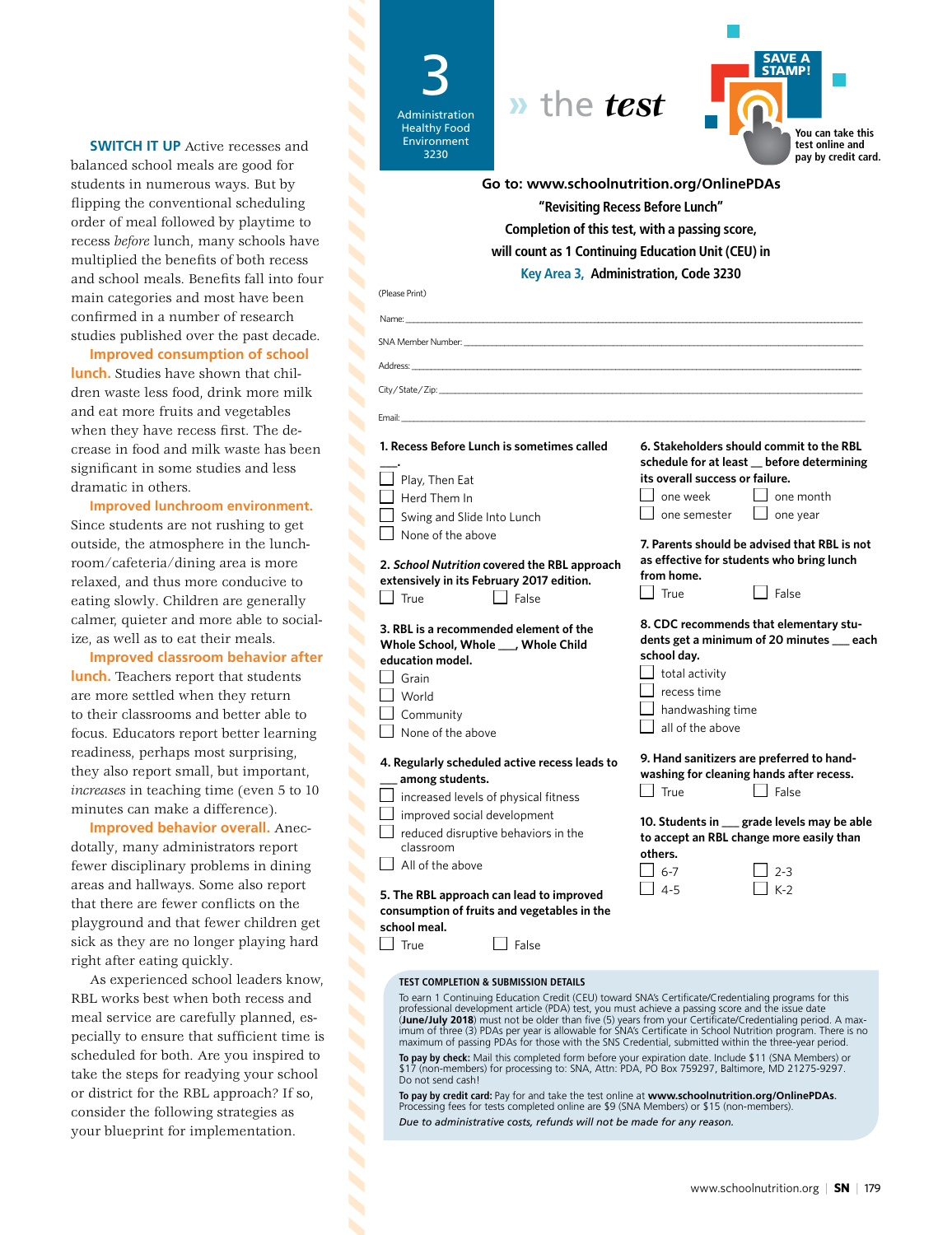#### **EDUCATE YOUR TEAM AND BUILD**

**SUPPORT** Involve your school nutrition team at every step of the process. They will be key to the success of the meal service part of the equation. But you will have to engage the entire school community, too.

**Educate staff.** Start by educating yourself, your cafeteria team, administrators and other stakeholders (including teachers, all aides, secretaries, and custodians) on the potential benefits of RBL. You may want to establish an exploratory taskforce to do the legwork and take messages back to different constituent groups. If possible, visit firsthand, or at least contact, a school district with a similar profile that is using RBL. Share information and discuss concerns.

Ask all stakeholders to make a commitment to give an RBL schedule a fair chance, sticking with it for at least a year. Be ready to make adjustments as needed in the first few months and involve staff in identifying areas of concern and brainstorming solutions. Expect some resistance to change and be ready for the small problems that will arise. Always keep the benefits front and center: More activity and better nutrition enhance learning environments and improve behavior.

**Educate parents.** Share RBL benefits and links through all the channels that you currently use for parent outreach, including the school menus, the district website, newsletters, bulletin boards, social media postings, teacher conferences and parent advisory group meetings. Emphasize that RBL will be equally beneficial to students who bring a lunch from home. When students have a more relaxed atmosphere in which to eat lunch, they are likely to bring less uneaten food home.

**Educate students.** Any change in scheduling can be successful if students understand the reasons and the process. Engage student council members or other leaders to promote the new schedule; they can also be helpful in trouble-shooting minor glitches. Request student feedback when appropriate.

#### **CAREFUL PLANNING IS CRITICAL**

As you transition from education to implementation, meet with all of the staff involved, especially those directly affected by the schedule change (cafeteria team members, teachers, aides and custodians) to work out any possible kinks. Plan detailed procedures for all related steps.

For example, how and when will the brown-bag crowd get their meals from classroom to dining area? Is there a food-safe place to store these during recess? How will you facilitate handling cold-weather gear if kids come directly from recess to the cafeteria? What happens if inclement weather "cancels" outdoor recess?

Be sure you and your administrators allow adequate time for recess, lunch *and* transitions. CDC and other national organizations recommend giving elementary school students a *minimum* of 20 minutes of recess each day. Scheduling at least 20 minutes of "seat time" in the cafeteria is another general rule of thumb. Of course, the actual amounts will vary based on the age and number of students being served; younger children typically require longer to get through the serving line and eat. Maximize time to eat while minimizing time spent waiting in the lunch line by using staggered scheduling and more efficient service models.

Realize that *any* schedule is a work in progress, and it may need to be tweaked several times for different scenarios. Some schools conduct a pilot for several weeks to identify issues and make modifications as needed.

#### **CREATE POSITIVE TRANSITIONS**

Anyone working in a school environment knows that transition periods, especially those involving going outdoors, coming indoors and moving as a group into other spaces, have the potential to be disruptive. There are plenty of ways to get students focused for lunch and back into learning mode in the classroom. The key lies in creating structured, orderly routines and providing engaging, calming tasks that work for various grade levels. Invite



experienced teachers and other staff to share their ideas for effective transitions and to mentor other faculty in adopting routines that work.

In general, you should plan to increase the presence of staff, on the playground and in the cafeteria, especially during initial implementation phases. Administrators, other school staff and trained volunteers (such as aides, monitors and education coaches) should spend as much time as possible being visible during the first few weeks of the RBL schedule. Students need to practice new routines and they need supervision during transition times. The presence of adults demonstrates support for RBL and the school meals program, while enhancing the atmosphere of the lunch period. As RBL becomes routine, fewer staff will be needed to supervise.

Pay particular attention to how students are adapting to longer lunch periods, devoid of the stress of eating quickly in order to maximize post-meal playtime. Having adult mentors eat with students and engage in conversations can help.

A key transition that is somewhat unique to the RBL model is accommodating handwashing into your schedule. Handwashing is an important food safety issue and disease prevention strategy. And it is one of most frequently identified barriers to the adoption of the RBL model.

Some school schedules are written so students come in from recess, put away outdoor clothing, wash hands and *then* enter the lunchroom as a group.